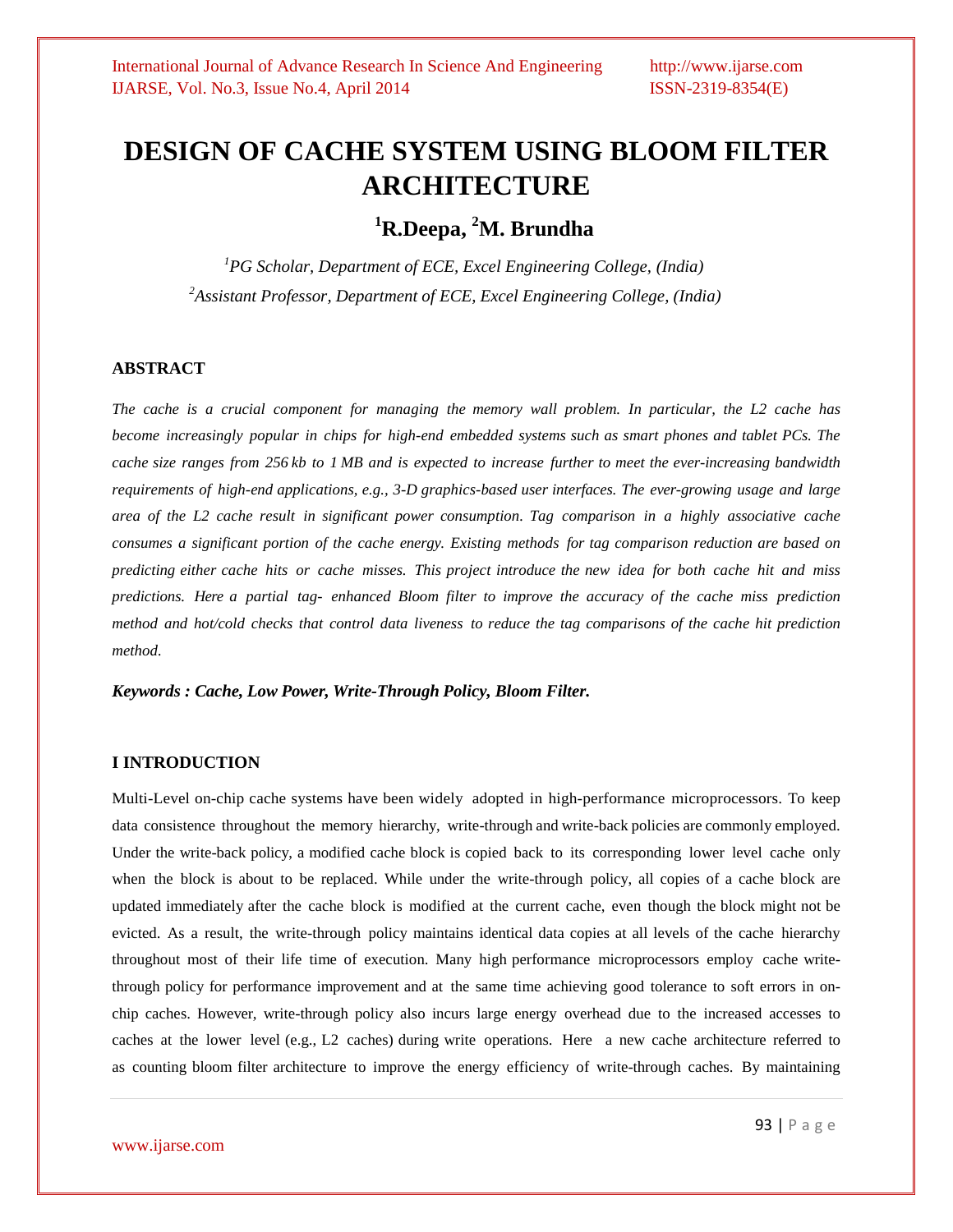the way tags of L2 cache in the L1 cache during read operations, the proposed technique enables L2 cache to work in an equivalent direct-mapping manner during write hits, which account for the majority of L2 cache accesses. This leads to significant energy reduction without performance degradation. Simulation results on the SPEC CPU2000 benchmarks demonstrate that the proposed technique achieves 65.4% energy savings in L2 caches on average with only 0.02% area overhead and no performance degradation. Similar results are also obtained under different L1 and L2 cache configurations. Furthermore, the idea of way tagging can be applied to existing lowpower cache design techniques to further improve energy efficiency.

#### **1.1 Uses Of Write Through Policy**

Under the write-through policy, caches at the lower level experience more accesses during write operations. Obviously, the write-through policy incurs more write accesses in the L2 cache, Power dissipation is now considered as one of the critical issues in cache design. Here new cache architecture, referred to as counting bloom filter cache system, to improve the energy efficiency of write-through cache systems with minimal area overhead and no performance degradation. Consider a two-level cache hierarchy, where the L1 data cache is write-through and the L2 cache is inclusive for high performance. It is observed that all the data residing in the L1 cache will have copies in the L2 cache. In addition, the locations of these copies in the L2 cache will not change until they are evicted from the L2 cache. Thus, we can attach a tag to each way in the L2 cache and send this tag information to the L1 cache when the data is loaded to the L1 cache. By doing so, for all the data in the L1 cache, we will know exactly the locations (i.e., ways) of their copies in the L2 cache. During the subsequent accesses when there is a write hit in the L1 cache (which also initiates a write access to the L2 cache under the write-through policy), we can access the L2 cache in an equivalent direct-mapping manner because the way tag of the data copy in the L2 cache is available. As this operation accounts for the majority of L2 cache accesses in most applications, the energy consumption of L2 cache can be reduced significantly.

#### **1.2 Counting Bloom Filter (CBF)**

An increasing number of architectural techniques have relied on hardware counting bloom filters (CBFs) to improve upon the energy, delay, and complexity of various processor structures. CBFs improve the energy and speed of membership tests by maintaining an imprecise and compact representation of a large set to be searched. This paper studies the energy, delay, and area characteristics of two implementations for CBFs using full custom layouts in a commercial 0.13- m fabrication technology. One implementation, S-CBF, uses an SRAM array of counts and a shared up/down counter. Our proposed implementation L-CBF, utilizes an array of up/down linear feedback shift registers and local zero detectors. Circuit simulations show that for a 1 K-entry CBF with a 15-bit count per entry, L-CBF compared to S-CBF is 3.7 or faster and requires 2.3 or 1.4 less energy depending on the operation. Additionally, this paper presents analytical energy and delay models for L-CBF. These models can estimate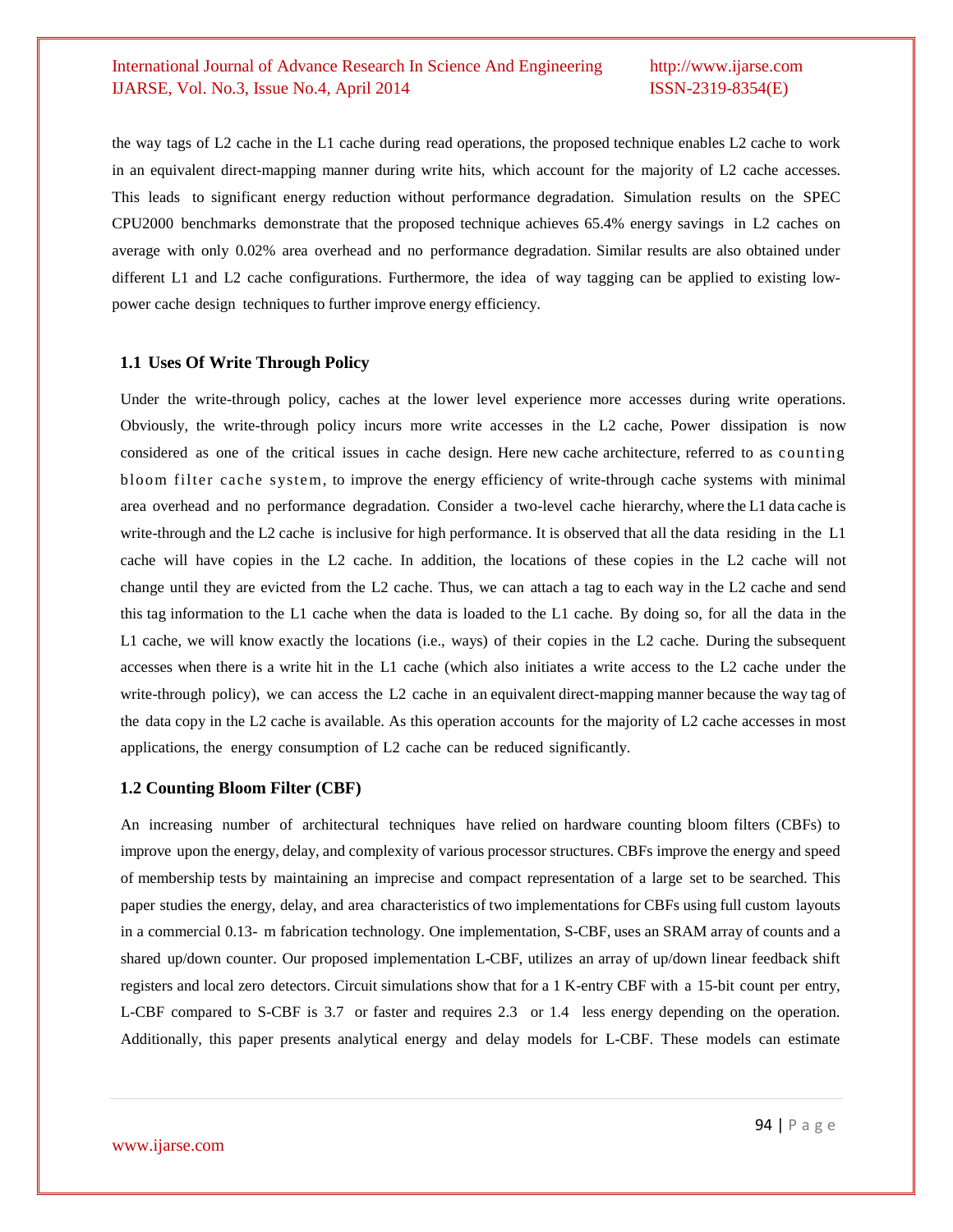energy and delay of various CBF organizations during architectural level explorations when a physical level implementation is not available.

For example, CBFs have been used to improve performance and powerin snoop-coherent multiprocessor or multicore systems. CBFs have been also utilized to improve the scalability of load/store scheduling queues and to reduce instruction replays by assisting in early miss determination at the L1 data cache. In these applications, CBFs help eliminate broadcasts over the interconnection network in multi- processor systems; CBFs also help reduce accesses to much larger and thus much slower and power-hungry content addressable memories, or cache tag arrays.

In all aforementioned hardware applications, CBFs improve the energy and speed of membership tests. Checking whether a memory block is currently cached is an example of a member- ship test in processors. The CBF provides a definite answer for most, but not necessarily for all, membership tests. As such, the CBF does not replace entirely the underlying conventional mechanism (e.g., cache tags), but it dynamically bypasses the conventional mechanism, which can be slow and power hungry, as frequently as possible.

Accordingly, the benefits obtained through the use of CBFs depend on two factors. The first factor is how frequently a CBF can be utilized. Architectural techniques and application behavior determine how many member- ship tests can be serviced by the CBF. The second factor is the energy and delay characteristics of the CBF. The more member- ship tests are serviced by the CBF "alone" and the more speed and energy efficient the CBF implementation is, the higher the benefits.

#### **1.3 Process of Read and Write in cache**

Whenever a data is updated in the L1 cache, the L2 cache is updated with the same data as well. This results in an increase in the write accesses to the L2 cache and consequently more energy consumption. The L1 cache where read operations ac- count for a large portion of total memory accesses, write operations are dominant in the L2 cache for all but three benchmarks (galgel, ammp, and art). This is because read accesses in the L2 cache are initiated by the read miss in the L1 cache, which typically occur much less frequently.

Hence it reducing the energy consumption of L2 write accesses is an effective way for memory power management. Note that the proposed technique does not change the cache replacement policy. When a cache line is evicted from the L2 cache, the status of the cache line changes to "invalid" to avoid future fetching and thus prevent cache coherence issues.

Since way-tag arrays will be accessed only when a data is written into the L1 data cache (either when CPU updates a data in the L1 data cache or when a data is loaded from the L2 cache), they are not affected by cache misses. This result in migration towards new cache management architecture with the help of bloom filter.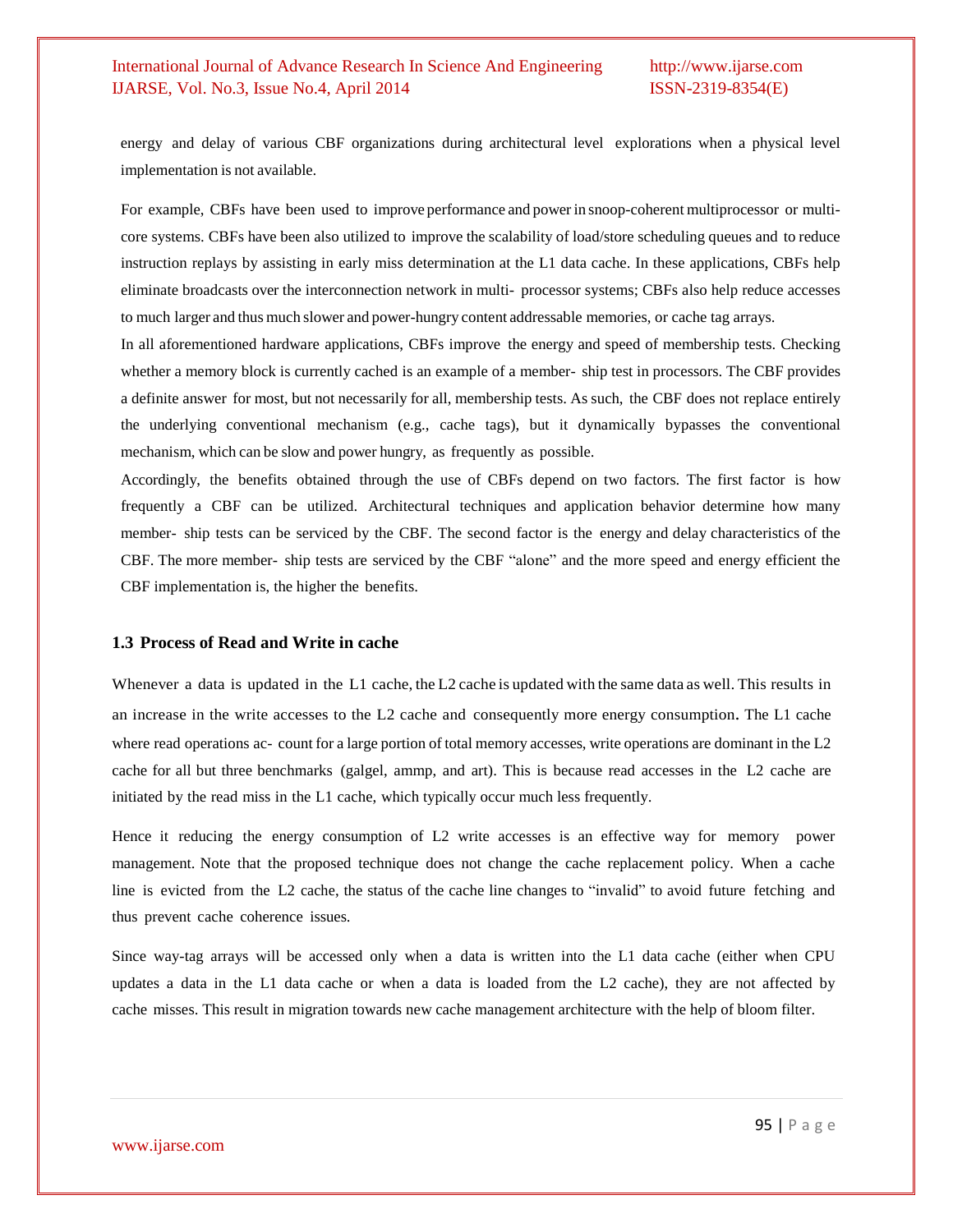

**Fig. 1. Illustration of the Conventiona1 Cache System**

#### **II BLOOM FILTER PROCESS**

The binary Bloom filter is an *M*-bit vector, with initially set to 0. There are two actions available: programming and query. When programming an element *ai* in set *P* , the *k* bit positions (in the *M*-bit vector) indexed by the  $k$  hash functions are set to 1. On a query on an element  $a_j$ , if all of the bits in the *M*-bit vector indexed by the *k* hash functions have values of 1, then the query result is positive (likely existence). Otherwise, the result is negative (definite nonexistence).

The Bloom filter is utilized to check the approximate non membership of a set. When applied to reducing tag comparisons, each cache way is equipped with a Bloom filter. A query to the Bloom filter (e.g., "is address  $0\times100$  in the cache way?") gives either of two results: negative (definite nonexistence) and positive (likely existence).

Note that a negative result from the Bloom filter guarantees nonexistence, i.e., a cache way miss. Thus, before the tag structure in each cache way is accessed, first the Bloom filter per cache way is looked up. If the Bloom filter indicates nonexistence, then tag comparison for the cache way is avoided, thereby saving the energy that would have been consumed in tag comparison. Both: 1) the smaller energy consumed to access the Bloom filter rather than the tag; and 2) the high prediction accuracy for cache way misses reduce the energy consumed in tag comparison. For instance, in the case of a cache way miss, using the Bloom filter produces a net energy gain as long as the following relationship holds:

$$
E_B < p \times E_T
$$

where *EB* and *ET* represent the energy consumed while accessing the Bloom filter and the tag structure,

#### www.ijarse.com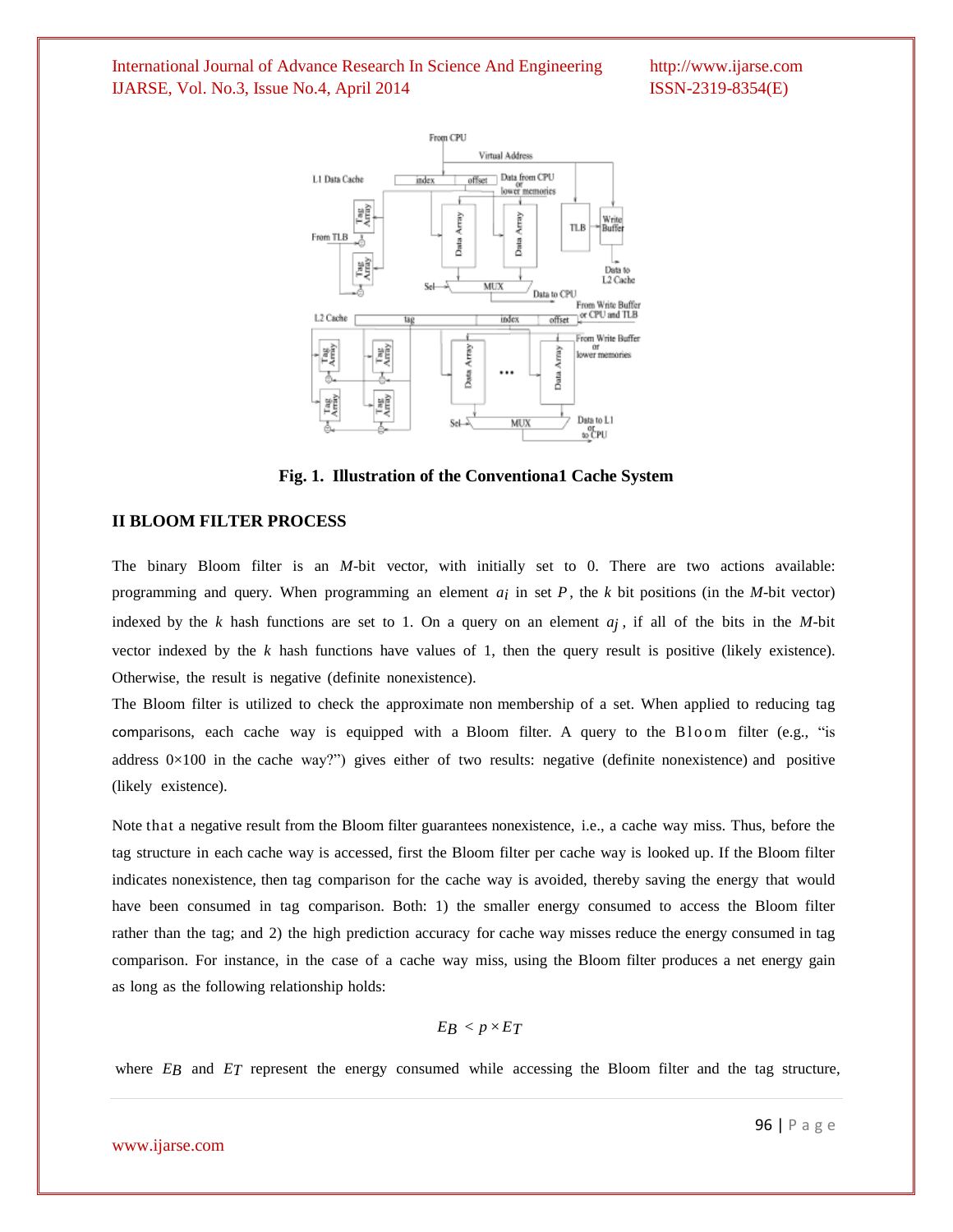respectively,<sup>2</sup> and *p* is the cache miss prediction accuracy of the Bloom filter (= number of negative results/number of total cache way misses).

The Bloom filter is described as follows. Assume a set  $P = \{a_1, a_2, \ldots, a_N\}$  of *N* elements (*P* corresponds to a cache way and *N* is the number of tags in the cache way) and *k* distinct hash functions, each of which takes  $a_i$  as the input and outputs an index of  $\log_2 M$  bits as the result.

The programming of a binary Bloom filter corresponds to the cache line-fill. When a new cache line starts to reside in a cache way, the Bloom filter associated with the cache way is programmed with the tag of the new cache line. The query corresponds to a cache access for reading or writing. The Bloom filter can give a positive result, i.e., likely existence, even in the case of a cache miss, which is called a false positive.

# **2.1 S-CBF:SRAM-Based CBF Implementation**

CBF implementation consisting of an SRAM array of counts, a shared up/down counter, a zero- comparator, and a small controller. We will refer to this implementation as S-CBF. The architecture of S-CBF is depicted in Fig. 2. Updates are implemented as read-modify-write sequences as follows: 1) the count is read from the SRAM; 2) it is adjusted using the counter; and 3) it is written back to the SRAM. The probe operation is implemented as a read from the SRAM, and a compare with zero using the zero-comparator. A small controller coordinates this sequence of actions.



**Fig. 2. S-CBF architecture: an SRAM hold**

In this optimization was proposed to speedup probe operations and to reduce their power. Specifically, an extra bit Z is added to each count. When the count is nonzero the Z is set to false and when the count is zero, the Z is set to true. Probes can now simply inspect Z. The Z bits can be implemented as a separate SRAM structure which is faster and requires much less power. This type of optimization is compatible with both S-CBF and L-CBF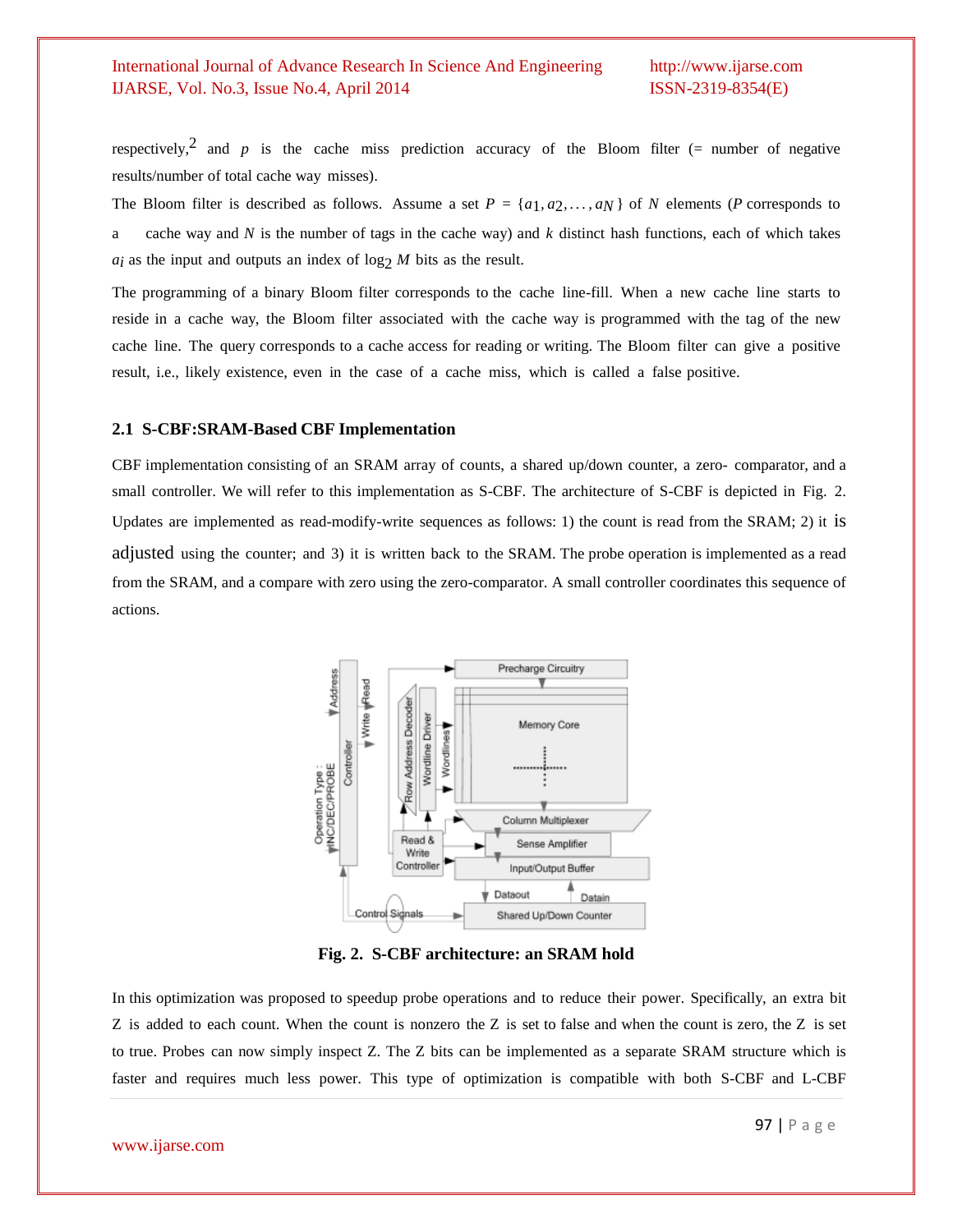architectures.

#### **2.2 LFSRs**

A maximum-length-bit LFSR sequences through states. It goes through all possible code permutations except one. The LFSR consists of a shift register and a few embedded XNOR gates fed by a feedback loop. Each LFSR has the following defining parameters:

- i. Width, or size, of the LFSR (it is equal to the number of bits in the shift register);
- ii. Number and positions of taps (taps are special locations in the LFSR that have a connection with the feedback loop);
- iii. Initial state of the LFSR which can be any value except one (all ones for XNOR feedback).

Without the loss of generality, we restrict our attention to the Galois implementation of LFSRs. State transitions proceed as follows. The non-tapped bits are shifted from the previous position. The tapped bits are XNOR with the feedback loop before being shifted to the next position. The combination of the taps and their locations can be represented by a polynomial. Fig. 3 shows an 8-bit maximum-length Galois LFSR, its taps, and polynomial.



**Fig. 3. Eight-bit Maximum-Length LFSR.**



#### **Fig. 4. Three-Bit Maximum-Length Up/Down LFSR.**

The superposition of the two LFSRs (the original and its re- verse) forms a reversible "up/down" LFSR. The up/down LFSR consists of a shift register similar to the one used for the unidi- rectional LFSR; a 2-to-1 multiplexer per bit to control the shift direction; and twice as many XNOR gates as the unidirectional LFSR. Fig. 4 shows the construction of a 3-bit maximum-length up/down LFSR. It also depicts the polynomials and count se- quence of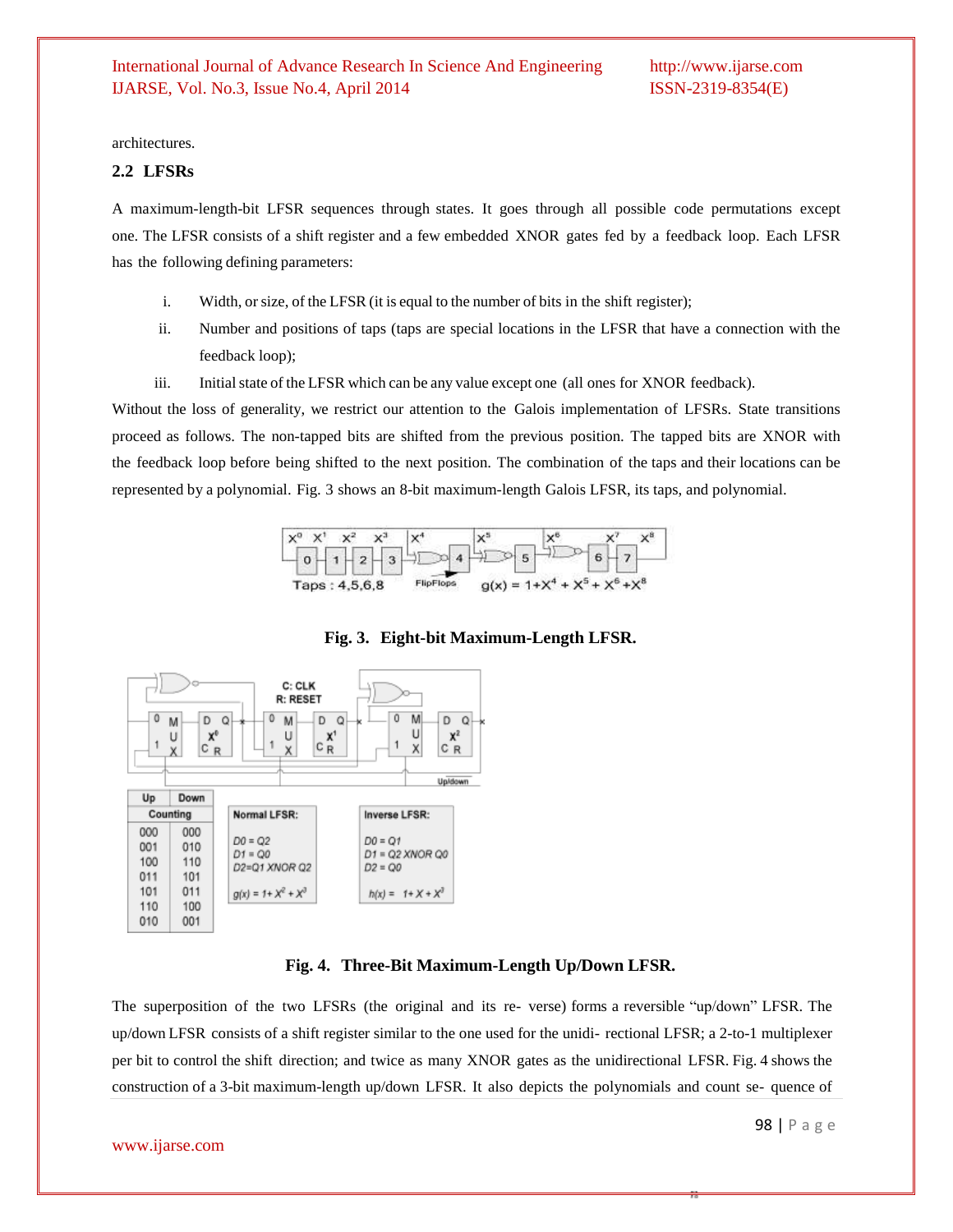both up and down directions. In general, it is possible to construct a maximum-length up/down LFSR of any width with two or six XNOR gates (i.e., four or eight taps) counters, has a delay of  $O(n)$ . Counters with a Manchester carry-chain, carry lookahead and binary tree carry propagation have delay of  $O(\log n)$  though at the cost of more energy and area. In applications where the count sequence is unimportant [e.g., pointers of circular firstinputs–first-outputs (FIFOs) and frequency dividers], an LFSR counter offers a speed-power-area efficient solution. The delay of an LFSR is nearly independent of its size. Specifically, the LFSR delay consists of a flip-flop delay, an XNOR gate delay, and a feedback loop delay. The feedback loop delay is the propagation delay of the last flip-flop output to the input of the furthest XNOR gate from the last flip-flop. Ignoring secondary effects on the feedback path, the delay of an n-bit maximum length LFSR is O and independent of the counter size. These characteristics make LFSRs a suitable counter choice for CBFs.

#### **2.3 L-CBF Implementation**

L-CBF includes a hierarchical decoder and a hierarchical output multiplexer. The core of the design is an array of up/down LFSRs and zero detectors. The L-CBF design is divided into several partitions where each row of a partition consists of an up/down LFSR and a zero detector.

L-CBF accepts three inputs and produces a single-bit output is-zero. The input operation select specifies the type of operation: INC, DEC, PROBE, and IDLE. The input addressspecifies the address in question and the input reset is used to initialize all LFSRs to the zero state. The LFSRs utilize two non-overlapping phase clocks generated internally from an external clock.

We use a hierarchical decoder for decoding the address to minimize the energy-delay product. The decoder consists of a pre-decoding stage, a global decoder to select the appropriate partition, and a set of local decoders, one per partition. Each partition has a shared local *is-zero* output. A hierarchical multiplexer collects the local *iszero* signals and provides the single-bit *is-zero* output.

#### **III IMPLEMENTATION**

#### **3.1 Partial Tag-Enhanced Bloom Filter**

In case of a singleton entry, the original BF does not specify whether the incoming address is present in the cache way. To be able to check the presence of the incoming address in the case of a singleton, we propose the use of a partial tag for each BF entry. Fig. 5 shows a partial tag-enhanced counting Bloom filter.

A BF entry has the tuple *<*C, Z, S, P*>*, where C is the counter, Z is the zero flag, S is the singleton flag, and P is the partial tag. In our experiments, the size of the partial tag is small, 3 bits. Thus, compared to the original Bloom filter, the partial tag-enhanced Bloom filter has an overhead of 4 bits (including the S flag) per entry.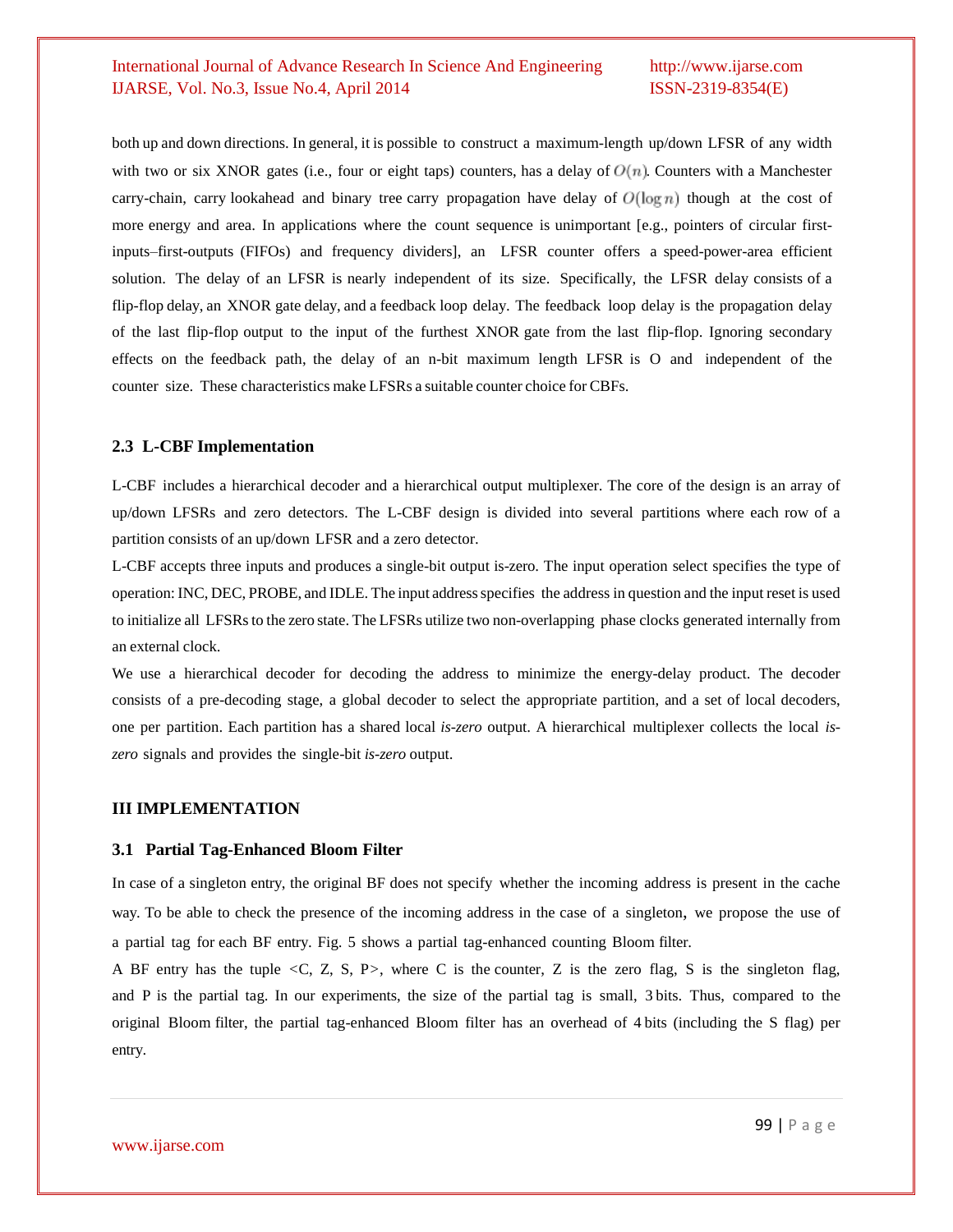

**Fig. 5. Bloom Filter with a Partial Tag.**

On each entry/exit (program/de-program) of address to/from the Bloom filter, the corresponding partial tag is calculated in bitwise XOR operations as follows:

PTagnew = PTagold XOR PTagin*//*BF entry(program)

PTagnew = PTagold XOR PTagout *//*BF exit (de-program)

where PTag<sub>old</sub> and PTag<sub>new</sub> represent the old and newly calcu- lated partial tags, respectively.

PTag<sub>in</sub> and PTag<sub>out</sub> represent the partial tags of the incoming (i.e., newly fetched) and outgoing (i.e., evicted) cache lines, respectively. Such a partial tag manipulation gives the partial tag of the currently existing address in the case of a singleton entry.

For instance, assume that a BF entry has the following sequence of entries and exits: A1− in, A3−in, A5−in, A3−out, A2−in, A1−out, and A5 out. After the exit of the last address A5, the corresponding BF entry becomes a singleton entry because it contains only one address, i.e., A2, and its partial tag contains that of A2, which is the only existing address are "1".

```
BF query() \{// for each BF query
 \mathbf{1}If Z=1, return 'miss'
 2
 3
      Else
 4
        If S=1 & partial tag mismatch, return 'miss'
 5
        Else, return 'likely hit'
 6 }
 7 BF_entry/exit() {
                          // for each BF entry/exit
 8
      Counter++ for entry (Counter-- for exit)
      If Counter = 0, Z=19
 10 If Counter = 1, S=111 Partial tag calculation
 12}
Fig. 6: Partial Tag-Enhanced Bloom Filter Operation.
```
Fig. 6 shows a pseudo code of the partial tag-enhanced Bloom filter operation when  $k = 1$  Compared to the original functionality of the Bloom filter for cache miss predictions, the new functionality is shown in bold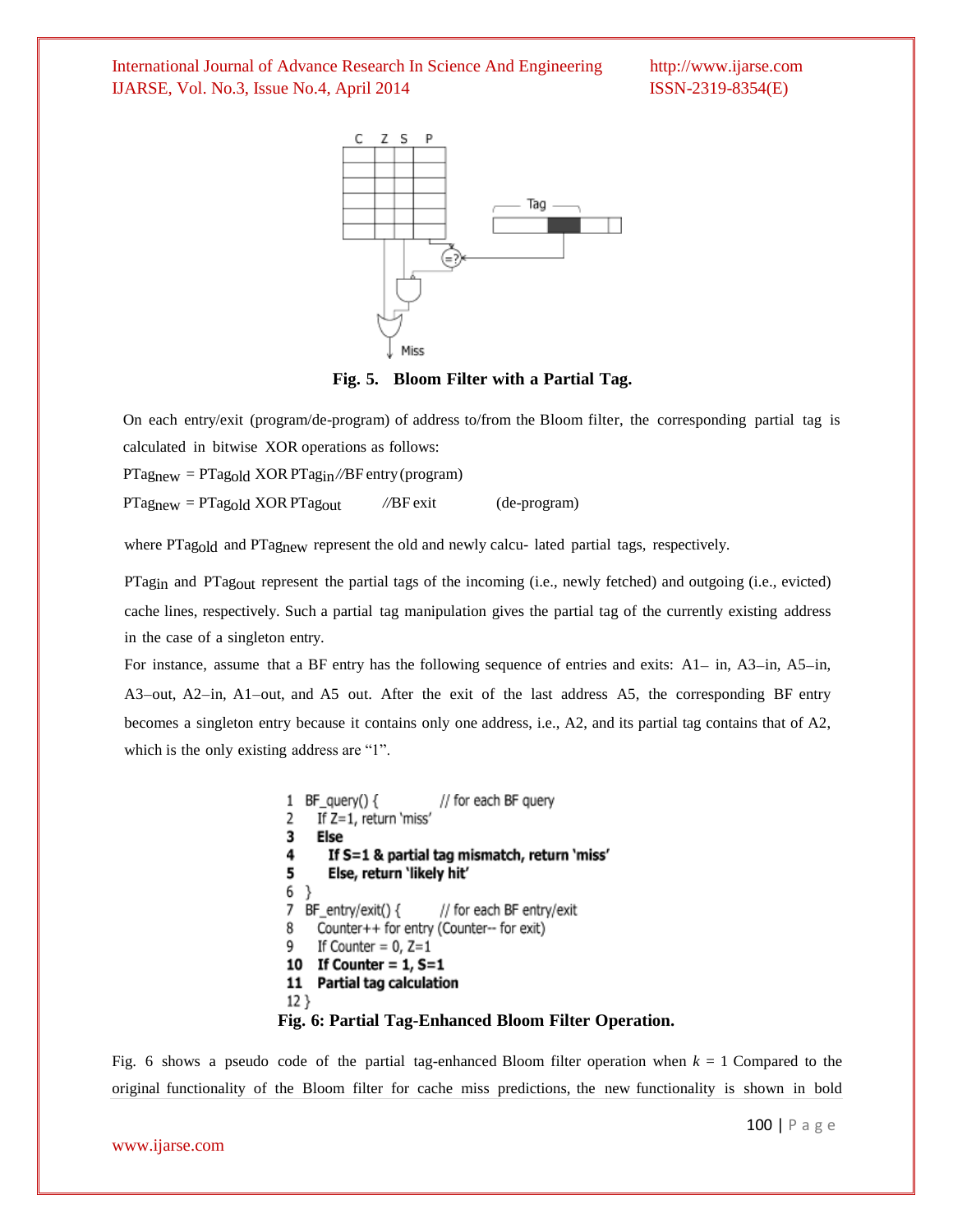(lines 3–5 and 10– 11). If the counter of the corresponding BF entry is not zero, then the singleton check and partial tag match are performed. If there is a mismatch between the partial tags of singleton entry and the incoming address, the access is a miss for the corresponding way.

In the singleton cases where the partial tag comparison gives a match and in non singleton cases, subsequent tag comparison needs to be performed ("likely hit" case in line 5). Note that when multiple  $(k > 1)$  hash functions are used, if all the Bloom filter entries hashed by the *k* hash functions are singletons, all the singleton entries give the same partial tag. Thus, in the case of multiple hash functions, the singleton test in line 4 checks to see if all the *k* S flags.

#### **IV CONCLUSION**

In this project a multistep tag comparison method to reduce the energy consumed in tag comparison within highly associative L2 caches. We presented a partial tag-enhanced Bloom filter to improve the accuracy of cache miss prediction. We also explained hot/cold checks (with dynamic timeout tracking) as a cache hit prediction method. To further reduce tag comparisons, a partial tag comparison that takes place during cold checks. Finally, a method to determine the tradeoff between energy consumption and performance, which will be particularly useful for latency- critical programs. The proposed method reduces the total cache energy consumption by 8.86% as compared to existing methods and by 10.07% when zero awareness is applied. In future, we will investigate the effectiveness of the proposed method in multicore environments.

#### **REFERENCES**

[1] A. Malik, B. Moyer, and D. Cermak, "A low power unified cache architecture providing power and performance flexibility," in Proc. Int. Symp. Low Power Electron. Design, IEEE January 2011..

[2] K. Osada, K. Yamaguchi, and Y. Saitoh, "SRAM immunity to cosmic-ray-induced multierrors based on analysis of an induced parasitic bipolar effect," IEEE J. Solid-State Circuits, May 2009

[3] J. Dai and L. Wang, "Way-tagged cache: An energy efficient L2 cache architecture under write through policy," in Proc. Int. Symp. Low Power Electron. Design, IEEE, March 2010.

[4] R. Min, W. Jone, and Y. Hu, "Phased tag cache: An efficient low power cache system," in Proc. Int. Symp. Circuits System, IEEE, June 2009.

[5] A. Moshovos, G. Memik, B. Falsafi, and A. Choudhary, "Jetty: Filtering snoops for reduced energy consumption in smp servers," in Proc. Ann. Int. Conf. High-Performance Comput. Arch.,

[6] P. Alfke, "Efficient shift registers, LFSR counters, and long pseudo- random sequence generators," Xilinx, San Jose, CA